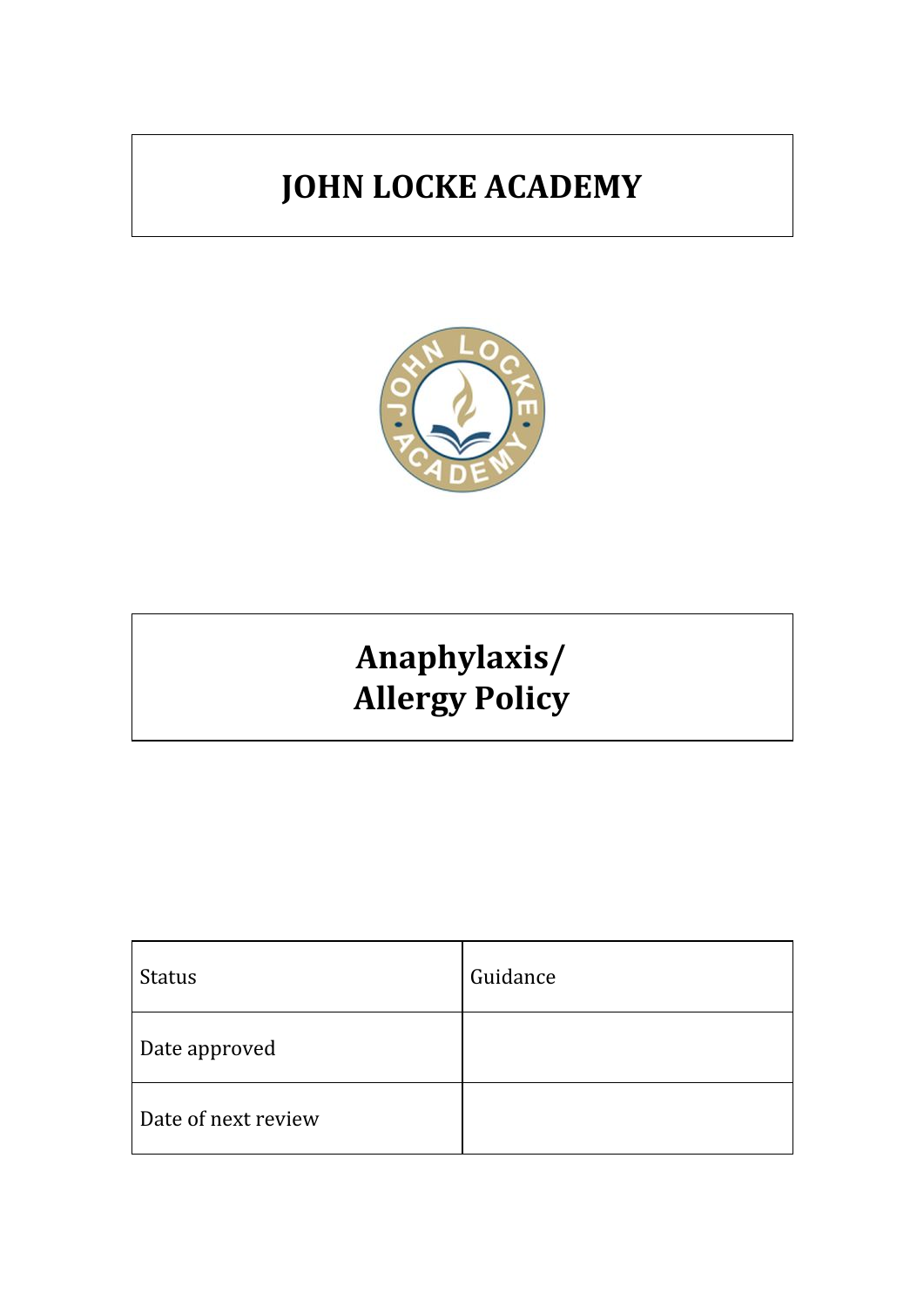#### *What is anaphylaxis?*

Anaphylaxis is an acute, severe allergic reaction requiring immediate medical attention. The whole body is affected, usually within seconds or minutes of exposure to a certain food or substance, but on rare occasions may happen after a few hours.

Any allergic reaction, including the most extreme form, anaphylactic shock, occurs because the body's immune system reacts inappropriately in response to the presence of a substance that it wrongly perceives as a threat.

Anaphylaxis is manageable. With sound precautionary measures and support from the staff, school life can continue as normal for all concerned.

#### *Causes*

Common causes include foods such as peanuts, tree nuts (e.g. almonds, walnuts, cashews, Brazil), sesame, eggs, cow's milk, fish, shellfish, and certain fruits such as kiwifruit. Whilst non-food causes include penicillin or any other drug or injection, latex (rubber) and the venom of stinging insects (such as bees, wasps or hornets) are other causes of anaphylaxis.

In some people, exercise can trigger a severe reaction - either on its own or in combination with other factors such as food or drugs (e.g. aspirin).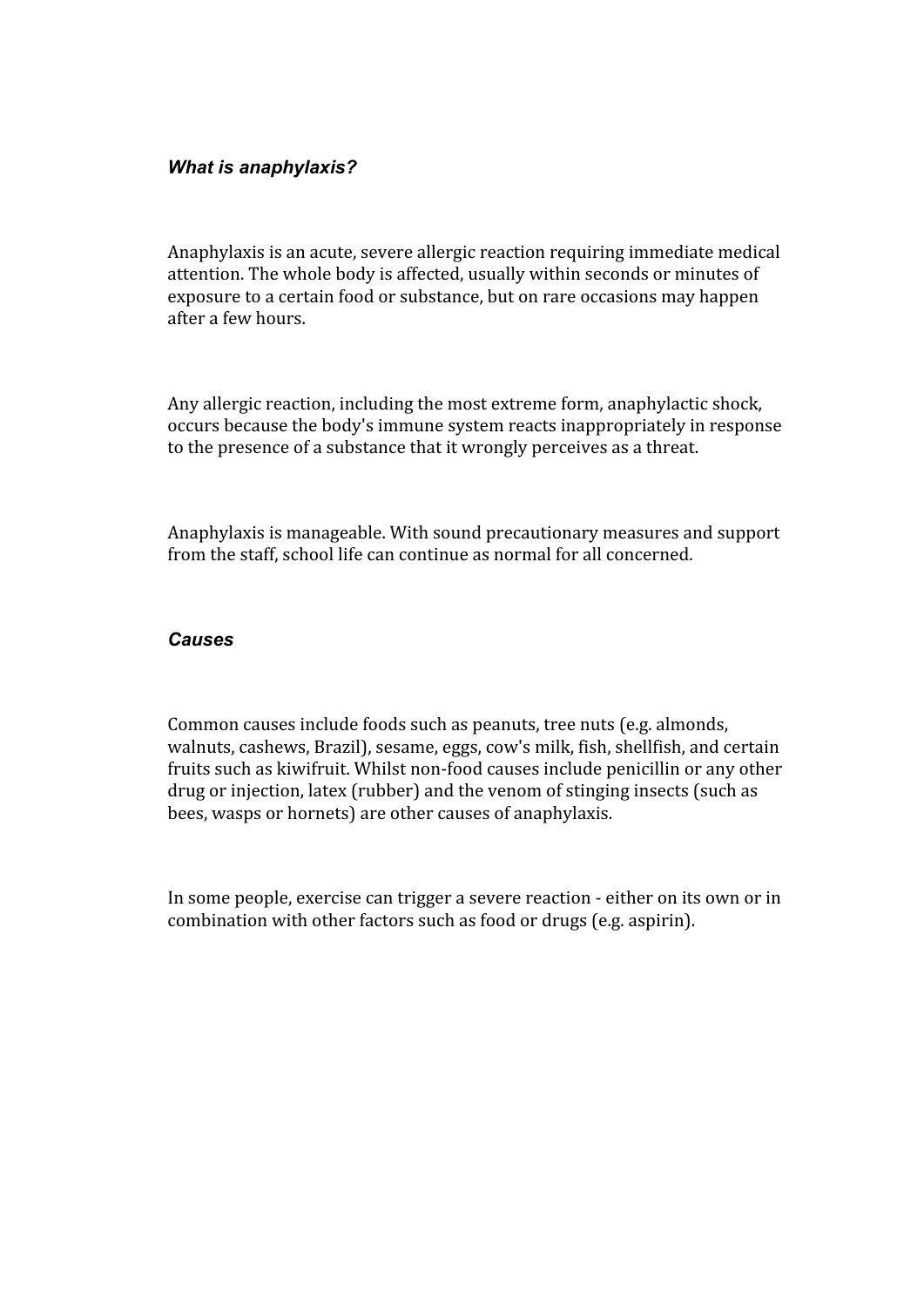#### *Symptoms*

The most severe form of allergic reaction is anaphylactic shock, when blood pressure falls dramatically and the patient loses consciousness. This is rare in young pupils but does occur in adolescence.

#### *More common symptoms are:*

- Severe asthma
- Nettle rash (hives) anywhere on the body;
- Sense of impending doom;
- Swelling of throat and mouth;
- Difficulty in swallowing or speaking;
- Alterations in heart rate;
- Abdominal pain, nausea and vomiting;
- Sudden feeling of weakness (drop in blood pressure).
- A pupil would not necessarily experience all of these symptoms.
- Even where only mild symptoms are present, the pupil should be watched carefully. They may be heralding the start of a more serious reaction.

#### *Medication*

- The treatment for a severe allergic reaction is an injection of adrenaline. Pre- loaded adrenaline injection devices containing one measured dose of adrenaline are available on prescription for those believed to be at risk. The devices are available in two strengths – adult and junior.
- Adrenaline (also known as epinephrine) acts quickly to constrict blood vessels, relax the smooth muscles in the lungs to improve breathing, stimulate the heartbeat and help stop swelling around the face and lips.
- Should a severe allergic reaction occur, the adrenaline injection should be administered into the muscle of the upper outer thigh. An ambulance should always be called.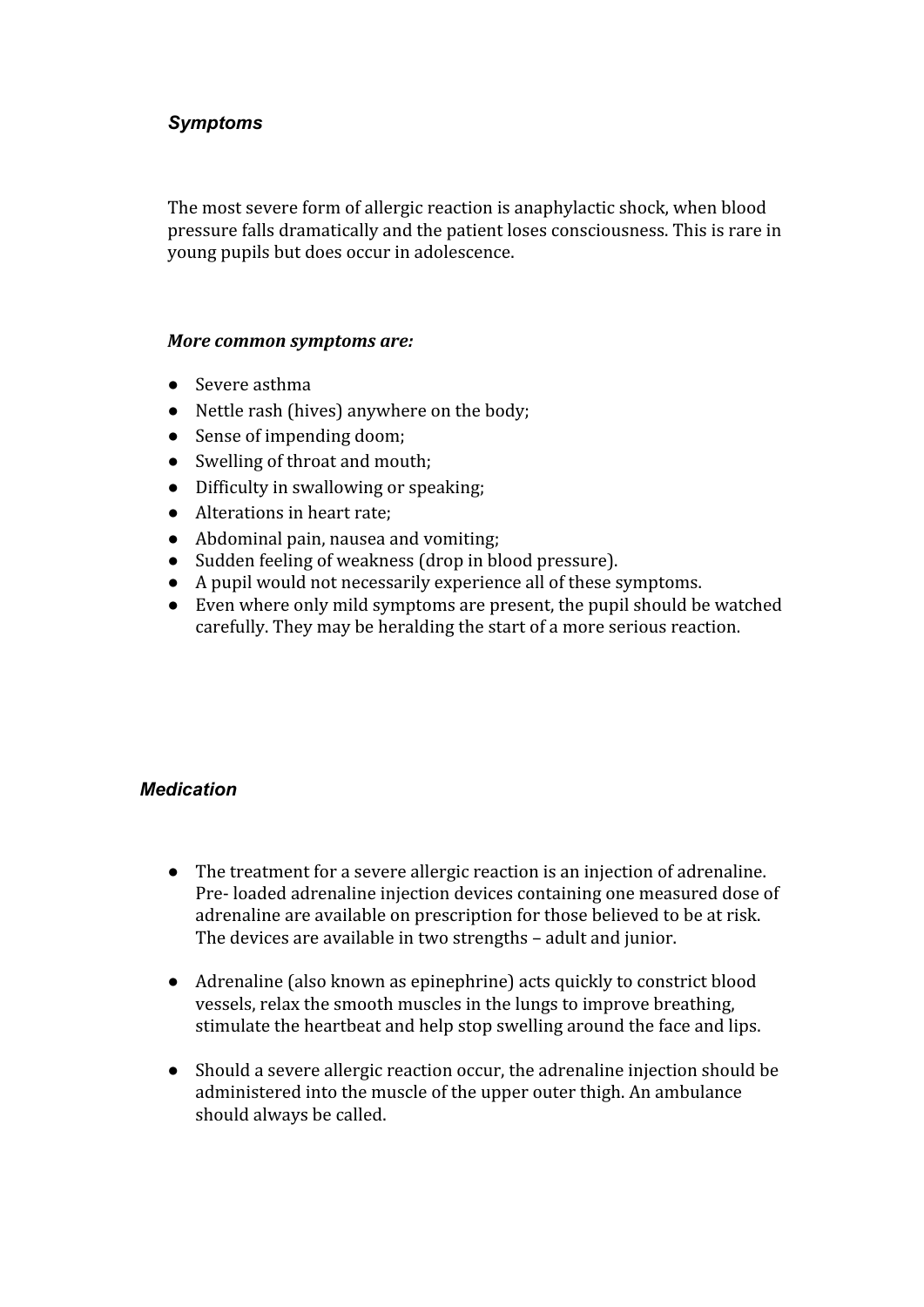#### *What the Academy should do*

- Pupils who are at risk of severe allergic reactions are not ill and neither are they disabled. They are normal pupils, except that if they come into contact with a certain food or substance, they may become very unwell. It is important that such pupils are not made to feel different. It is important, too, to allay parents' fears by reassuring them that prompt and efficient action will be taken in accordance with medical advice and guidance.
- Many schools and academies have decided that it is necessary to draw up individual protocols for pupils with severe allergies. The Academy (in consultation with the school nurse) and the pupil's doctor should agree such protocols with the parents and pupil. The risks for allergic pupils will be reduced if an individual plan is in place.
- All staff should have at least some minimum training in recognising symptoms and the appropriate measures. Academies should have procedures known to staff, pupils and parents.

Adrenaline injectors are simple to administer. When given in accordance with the manufacturer's instructions, they have a well-understood and safe delivery mechanism. It is not possible to give too large a dose using this device. The needle is not seen until after it has been withdrawn from the pupil's leg. In cases of doubt it is better to give the injection than to hold back.

Where pupils are sufficiently responsible to carry their emergency treatment on their person, there should always be a spare epipen kept safely but not locked away and accessible to all staff.

Here at John Locke Academy we require children to have 2 adrenaline injectors available. These are kept in the class box so will be readily available if needed.

Staff are not obliged to give injections, but when they volunteer to do so training should be provided by an appropriate provider e.g. one from the local health trust.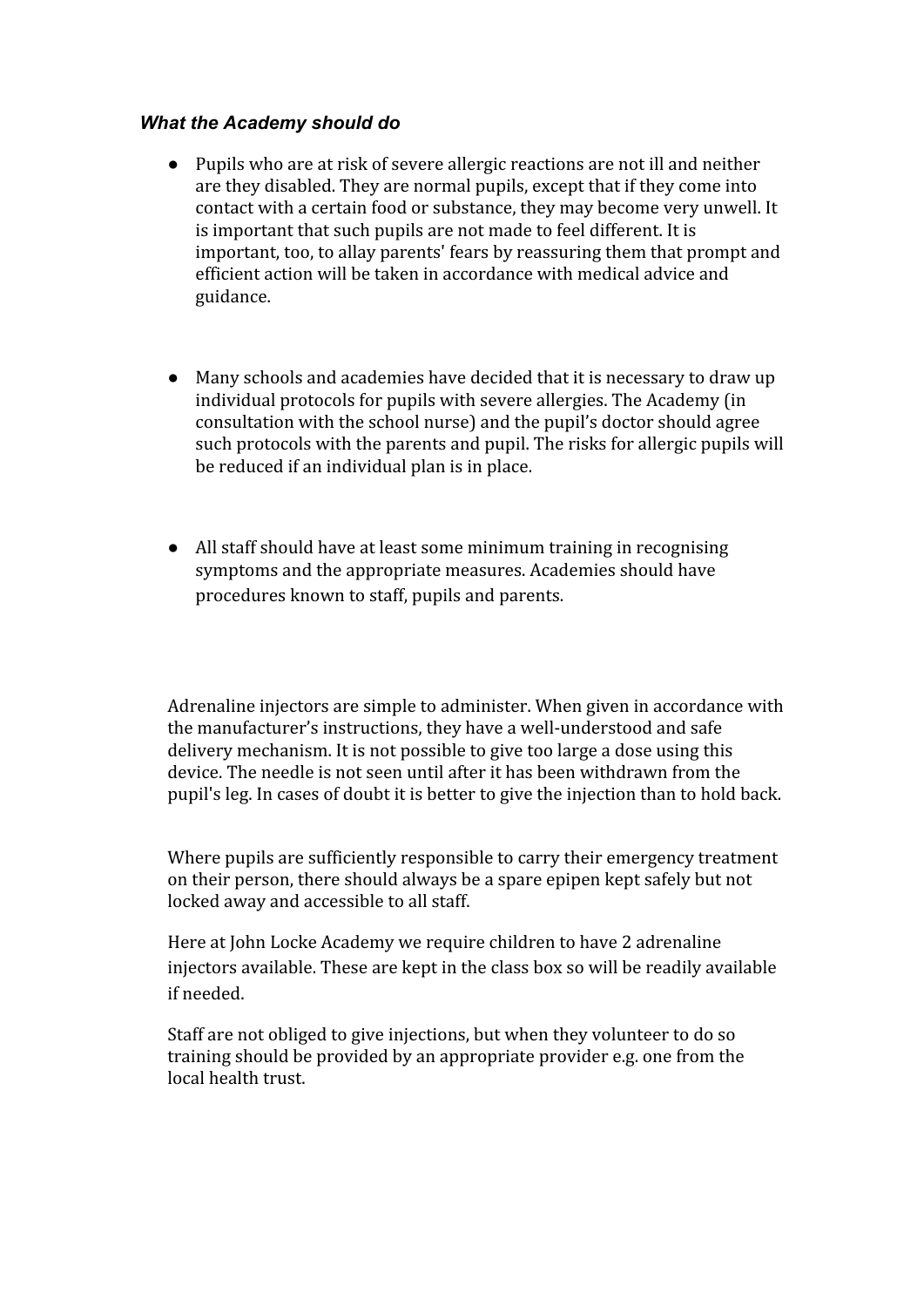#### *Sporting and off-site activities*

Whenever a severely allergic pupil goes out of the Academy building, even for sports in the Academy grounds, his/her emergency kit must go too. A staff member trained to treat allergic symptoms must accompany the pupil. Having the emergency kit nearby at all times is a habit the pupil needs to learn early, and it is important the Academy reinforces this.

Where a pupil has a food allergy, if is not certain that the food will be safe, think about alternatives that will mean the pupil is not excluded from school trips and activities. For example, for a day trip a pupil can take a lunch prepared at home, and for longer visits some pupils take their meals in frozen form to be reheated individually at mealtimes. In any event, the allergic pupil should always take plenty of safe snacks.

Insect sting allergies can cause a lot of anxiety and will need careful management. Special care is required when outdoors, the pupil should wear shoes at all times and all food or drink should be covered until it is time to eat. Adults supervising activities must ensure that suitable medication is always on hand.

#### *Parents/Carers responsibility*

- To provide school with an up to date treatment plan or letter of authorisation signed by the prescriber.
- To provide school with all prescribed medications, that is within the use by date.
- To inform school of any changes.

#### *References:*

Managing Medicines in School and Early Years Settings, DfES 2005 http:// publications.teachernet.gov.uk/eOrderingDownload/1448-2005DOC-

Medical Conditions at School: A Policy Resource Pack has been compiled by the Medical Conditions at School Group to compliment the DCSF guidance. It can be downloaded at http://www.medicalconditionsatschool.org.uk/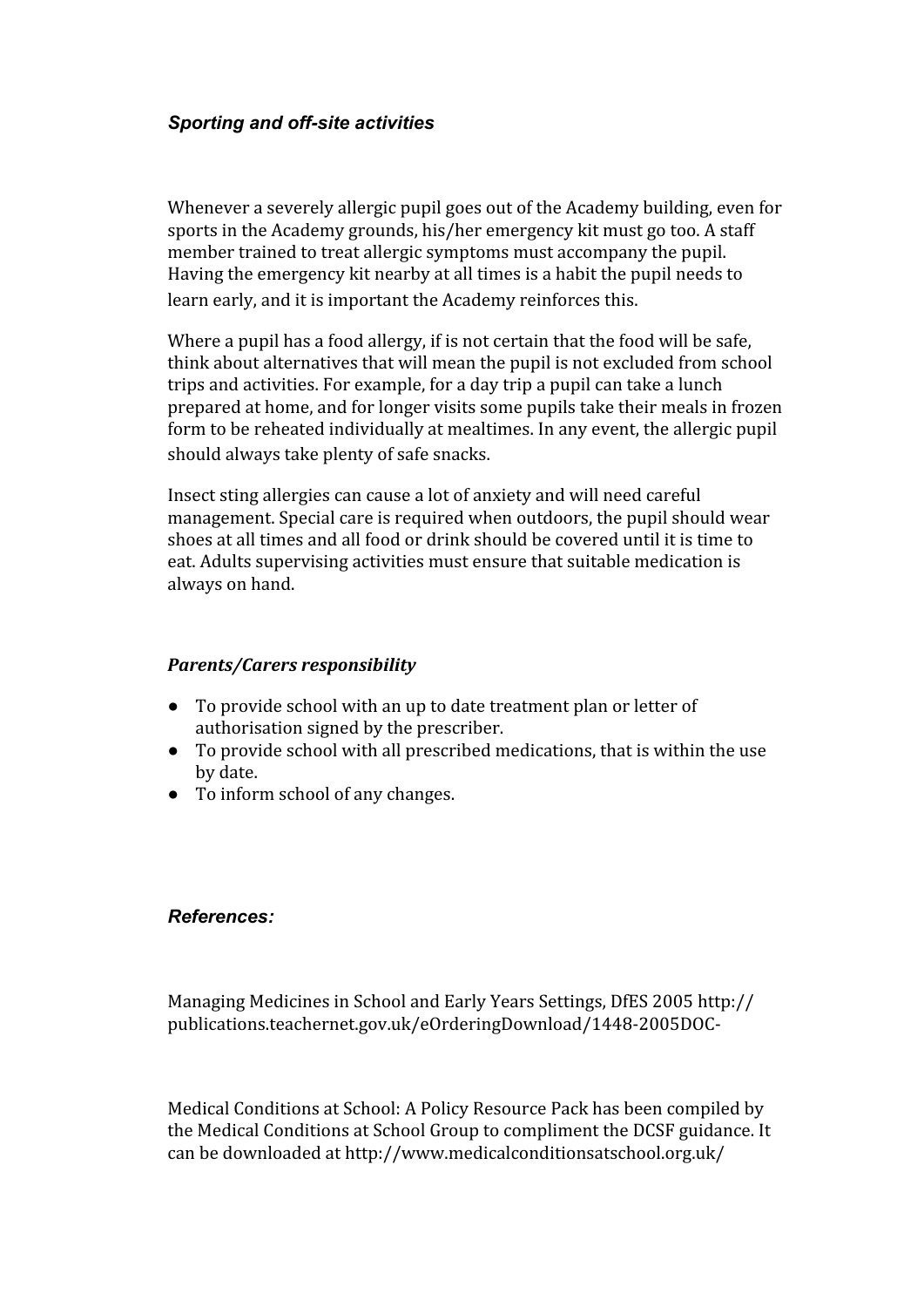The Anaphylaxis Campaign website at http://www.anaphylaxis.org.uk/ home.aspx contains Guidance for schools, which discusses anaphylaxis, treatment, setting up a protocol, and support for pupils and staff. It also includes a sample protocol.

The Anaphylaxis Campaign Helpline is 01252 542 029.

The Anaphylaxis Campaign Allergy in schools website at: http:// www.anaphylaxis.org.uk/information/schools/information-for- schools.aspx has specific advice for schools at all levels.